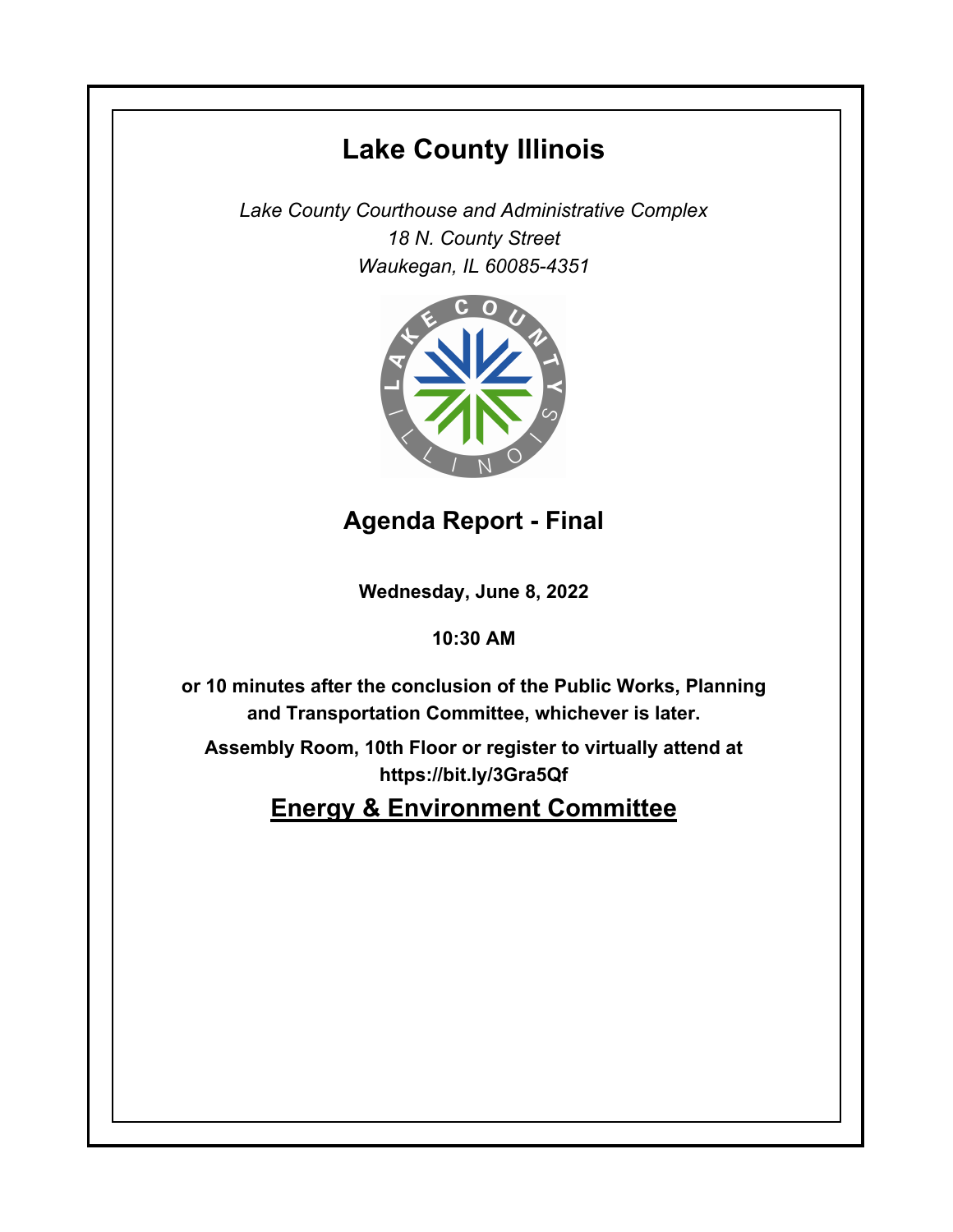**PUBLIC ATTENDANCE: The public can attend Lake County Committee and Board meetings (two options):** 

**(1) In-person attendance is on the 10th Floor of the County Administrative Tower** 

**(9th Floor, if necessary), 18 N. County Street, Waukegan, Illinois.**

**(2) Remote / virtual attendance through registration at: https://bit.ly/3Gra5Qf**

**RECORDING: Meetings, to include Public Comment, will be recorded.**

**PUBLIC COMMENT: The public will be afforded time to comment on matters related to the business of the County Board. A total of 30 minutes will be permitted for Public Comment and no more than three minutes per comment. In general, Public Comment on items not on the agenda will be presented near the beginning of the meeting. Public Comment on agenda items may be presented during consideration of that item. Individuals attending in-person or remotely may present their Public Comment during the meeting. Individuals not in attendance may provide written Public Comment that must be received by 3:00 p.m. the day prior to the meeting (emailed to PublicComment@Lakecountyil.gov or delivered to the County Board Office 18 N. County Street, Waukegan, Illinois (10th floor)).** 

**Public Comment will proceed in the following order: (1) Public Comment by individuals in attendance on the 10th Floor, (2) Public Comment by individuals who registered via the link on the front page of the agenda and are attending remotely / virtually, and then (3) written comments.** 

**Individuals providing Public Comment will provide the following information: \* Meeting: Energy & Environment Committee (Subject line for written Public Comment)**

- **\* Name (REQUIRED)**
- **\* Topic or Agenda Item # (REQUIRED)**
- **\* Street Address, City, State (Optional)**
- **\* Phone Number (Optional)**

**\* Organization/Agency/etc. Represented (If representing yourself, put "Self")**

**\* \* \*To view County Board Rules, click here: https://bit.ly/3idRdrV \* \* \***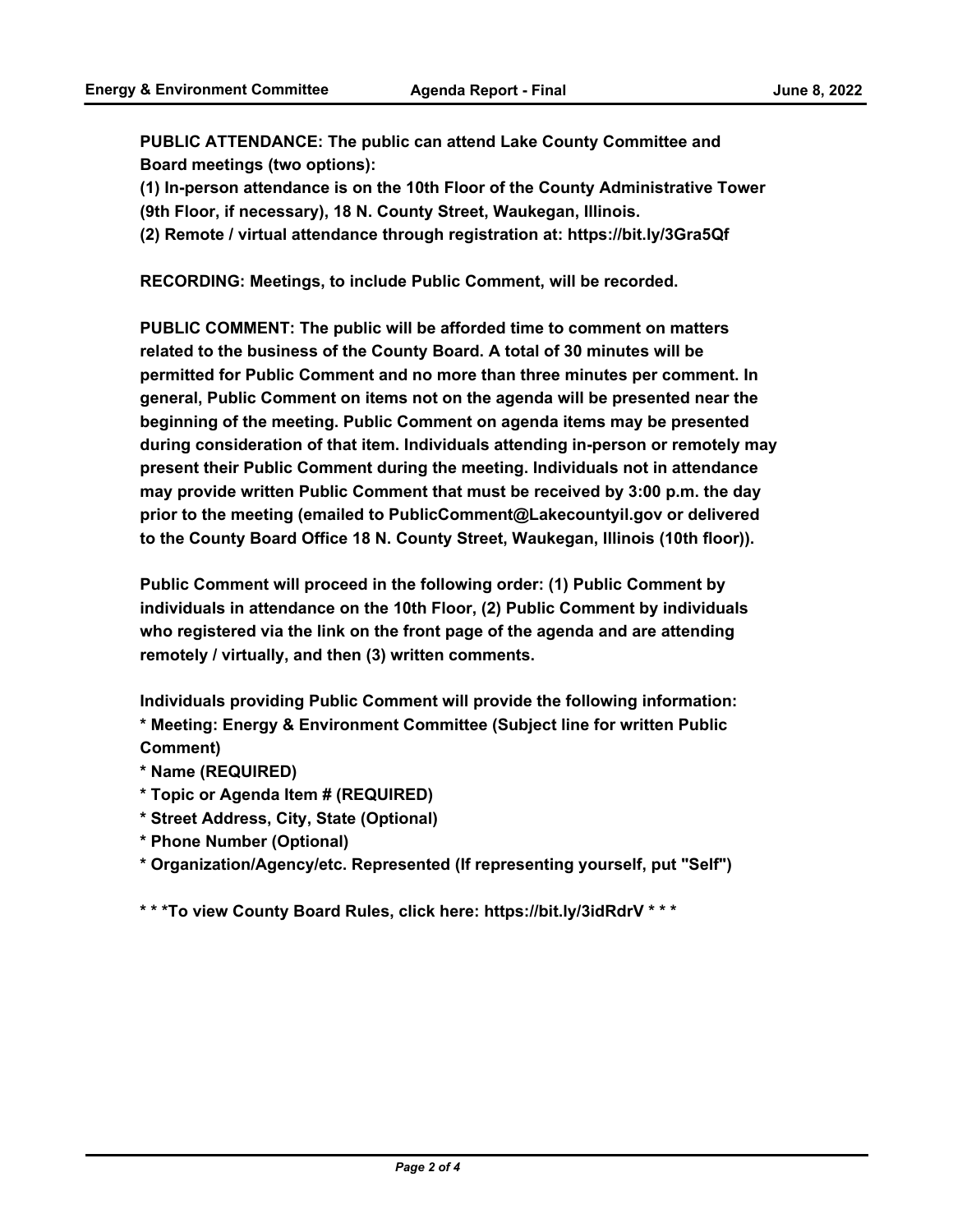- **1. Call to Order**
- **2. Pledge of Allegiance**
- **3. Roll Call of Members**
- **4. Addenda to the Agenda**
- **5. Public Comment (Items not on the agenda)**
- **6. Chair's Remarks**
- **7. Unfinished Business**
- **8. New Business**

#### **CONSENT AGENDA (Item 8.1)**

#### **\*APPROVAL OF MINUTES\***

**8.1 [22-0669](http://lakecounty.legistar.com/gateway.aspx?m=l&id=/matter.aspx?key=26455)**

Minutes from April 6, 2022.

*Attachments:* [E&E 4.6.22 Final Minutes](http://lakecounty.legistar.com/gateway.aspx?M=F&ID=1536220f-5779-43c9-afef-eab744c8fcf7.pdf)

#### **REGULAR AGENDA**

#### **8.2 [22-0833](http://lakecounty.legistar.com/gateway.aspx?m=l&id=/matter.aspx?key=26618)**

Presentation and discussion regarding current electricity rates and options for renewable energy credits.

Attachments: [220602 Tradition Energy - Lake County Illinois - Electricity Regional Mark](http://lakecounty.legistar.com/gateway.aspx?M=F&ID=6b2766e7-72ec-4272-ae4b-05b24c8d3296.pdf)

#### **8.3 [22-0834](http://lakecounty.legistar.com/gateway.aspx?m=l&id=/matter.aspx?key=26619)**

Joint resolution accepting the electricity rates proposed by Standard Solar, Inc., Rockville, MD for solar installations at Lake County's Mill Creek Waste Water Treatment Facility, and on the Libertyville Campus near the Central Permit Facility.

- · On November 6, 2019 Lake County entered into a Power Purchase Agreement and Lease with WCP Solar of Naperville, Illinois for the purpose of advancing the solar panel project feasibility process for 10 proposed County sites. At that time it was stated that the final electrical rates for the solar panels will be calculated based on a series of criteria and will be brought back to the Committee in the form of a contract modification.
- · The County has worked with WCP Solar and Standard Solar to obtain State funding opportunities for the 10 proposed County sites. Three of the sites in Lake County were assigned to Standard Solar, which was anticipated in the agreement, and two of those three sites are economically viable at this time.
- · In late FY21, Standard Solar secured state funding for two economically viable sites in Lake County. This allowed planning and design to commence resulting in a recalculation of the originally proposed rates. Standard Solar provided the updated